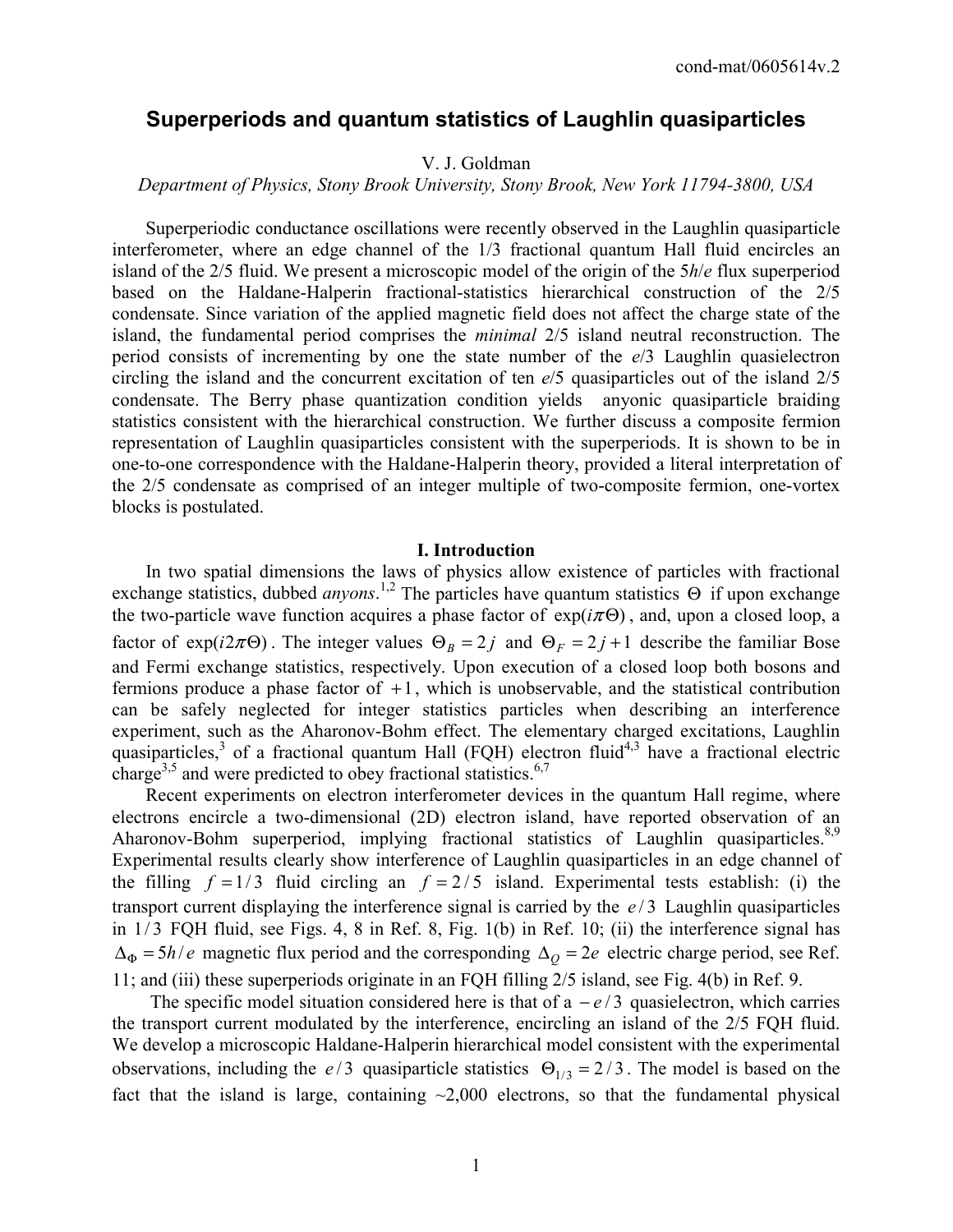processes in the 2/5 island must closely mimic what occurs in the ground state of an infinitely large 2/5 fluid, with an additional constraint that the island is surrounded by the 1/3 fluid. The requirement that the 2/5 island remains in the FQH quasiparticle-containing ground state implies that Coulomb energy must be minimized, even after many periodic island reconstructions.

 We first review the quasiparticle-containing ground state of a FQH fluid at a filling factor deviating from the exact filling. Then, we explore the constraints imposed by the topological order incorporated in the Laughlin-Haldane-Halperin FQH theory and show that they lead to superperiodic behavior in the island geometry. It is easy to see that an island of Haldane-Halperin exact filling condensate at  $f = p/(2p+1)$  must contain an integer multiple of *p* electrons if no quasiparticles are present. The difficulty is to extend this condition to the whole FQH fluid, containing both the condensate and the quasiparticles, incorporating the hierarchy structure of a daughter condensate. Yet this is a manifestation of the FQH topological order, and is required by minimization of the Coulomb energy of the 2D electron system. The topological order of the FQH condensates can be parameterized via an anyonic quasiparticle statistical contribution in the Berry phase quantization.

 We also show that the quasiparticle construction in terms of composite fermions can be done in one-to-one correspondence. However, quasiparticles are collective excitations of a FQH condensate and thus can not be represented by single composite fermions; mere counting of composite fermions does not reproduce the experimental results. We show that the topological order of the microscopic wave function can be recovered, to the extent that the superperiodic behavior is concerned, by postulating that an island of FQH fluid at  $f = p/(2p+1)$  must contain an integer multiple of the corresponding *p* -composite fermion condensate blocks, as is the case explicitly in the Laughlin-Haldane-Halperin FQH hierarchy theory.

## **II. The FQH ground state**

 We first recall the basic FQH physics of the ground state of an infinitely large 2D electron system of a number density *n* in spatially uniform normal magnetic field *B* in the extreme magnetic quantum limit, including spin polarization. The spatially uniform electron density minimizes the Coulomb energy of interaction with the uniform positively charged neutralizing background (that is, ionized donors in semiconductor heterostructures). A fractional quantum Hall fluid at Landau level filling  $v = nh / eB$  consists of an exact filling f incompressible FQH condensate, and the quantized charged elementary "excitations" of this condensate, Laughlin quasiparticles. While Landau level filing factor  $\nu$  is a variable, the quantum Hall exact filling  $f$ is a quantum number, defined as the value of the *quantized* Hall conductance  $\sigma_{XY}$  in units of  $e^{2}/h$  (that is,  $f \equiv \sigma_{XY}h/e^{2}$ ). Thus, the 2D electron system comprising the FQH fluid is conceptually separated into the exact filling condensate and its quasiparticles. This is expressed as charge conservation of the mean 2D electron charge density,

$$
\rho_{v} = -en = \rho_{f} + \rho_{f}^{QP} \tag{1}
$$

The FQH incompressible condensate has spatially constant charge density  $\rho_f$ , the compressibility of the total electron system, which allows  $\nu$  to deviate from  $f$ , results from variation of the quasiparticle mean density  $\rho_f^{QP}$ . The two kinds of quasiparticles are the quasiholes, quantized vortices (deficiencies) in the condensate, created in the FQH fluid ground state for  $v < f$ , and the quasielectrons, quantized excesses in the local condensate density, created for  $v > f$ . Thus, a FQH fluid is comprised of an exact filling condensate and the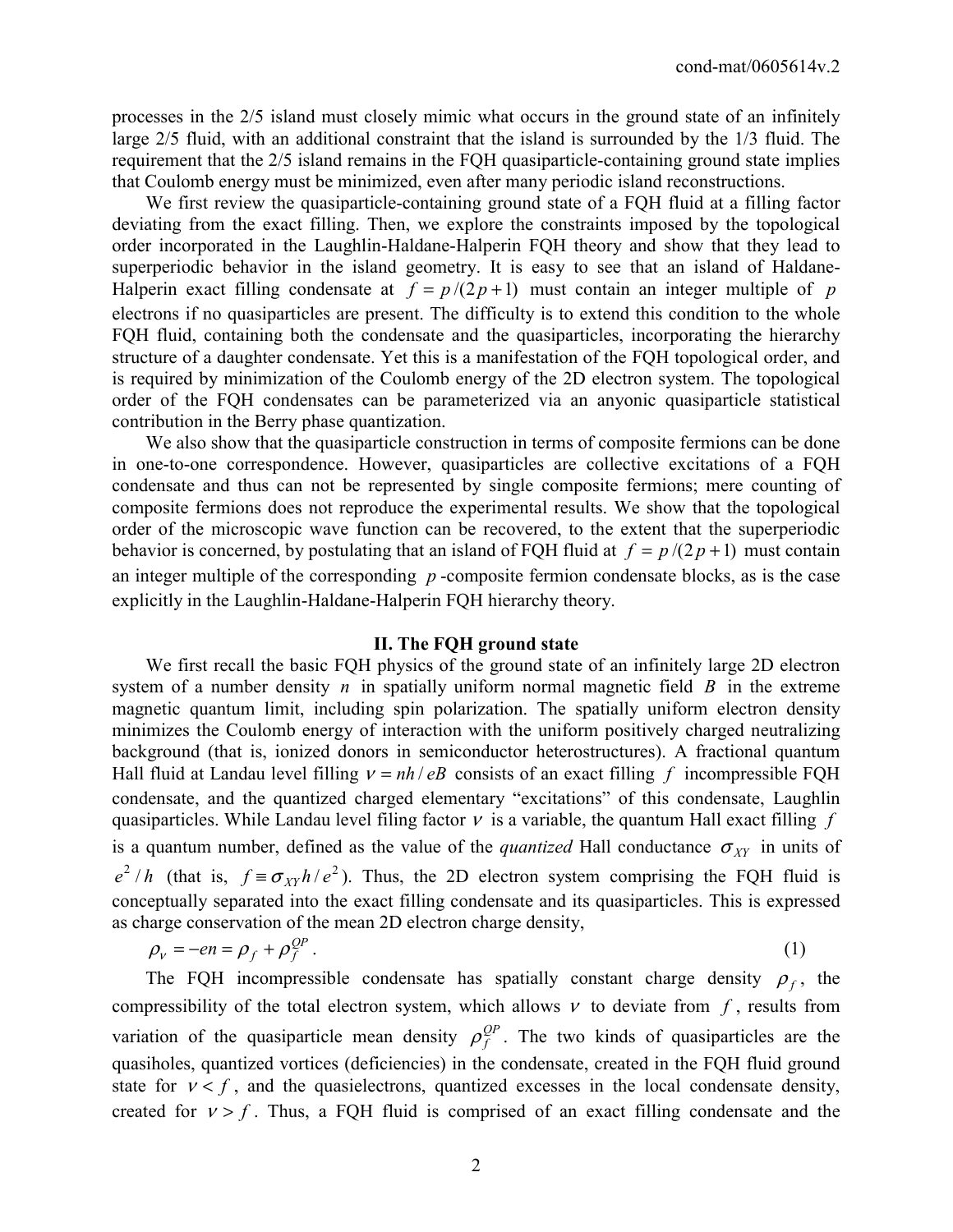quasiparticles, which are "on top" or "in addition" to the condensate. The local 2D electron density fluctuates from the flat condensate density in a several magnetic length vicinity of the quasiparticle position. For a dilute quasiparticle density ( $v \approx f$ ), integrating the 2D electron density over sufficiently large area gives a quantized deviation from what is obtained by integrating the condensate density only, this is the quasiparticle charge. The quasiparticles of the main FQH condensate sequence at filling  $f = p/(2p+1)$ , with integer  $p = 1, 2, 3, \dots$ , have charge  $q = \pm e/(2p + 1)$ , and their braiding statistics is expected to be  $\Theta = 2/(2p + 1)$ .

 It is convenient to use charge conservation to calculate various FQH ground state properties. If we consider an FQH fluid at filling  $v < f$ , the condensate charge density is  $\rho_f = -f e^2 B/h$ , and the quasihole mean charge density is  $\rho_f^{QH} = (f - v)e^2 B/h$ . These are convenient to write as  $\rho_f = -f e / S_0$  and  $\rho_f^{QH} = (f - v)e / S_0$ , where the Landau quantization area  $S_0$  encloses  $h/e$  of flux,  $S_0 = 2\pi l_0^2 = h/eB$ . An arbitrary area *S* contains electronic charge  $\rho_v S = -\nu eS / S_0$ , split between the condensate  $\rho_f S = -f e S / S_0$  and the quasihole charge  $\rho_f^{QH} S = (f - v) e S / S_0$ . Neither the expectation value of the number of electrons  $\langle N_e \rangle = v S / S_0$  in area *S*, nor the number of quasiparticles  $\langle N_f^{QP} \rangle = (e / q)(f - v)S / S_0$  must be integer since area *S* is arbitrary, is not defined by a physical constraint. This also applies to the number of electrons in the condensate  $\langle N_f \rangle = f S / S_0 = \langle N_e \rangle - (q / e) \langle N_f^{QP} \rangle$ . When magnetic field is varied adiabatically, the ground state electron density  $\rho_{v}$  is not affected because it neutralizes the positive background, minimizing Coulomb energy. Any necessary relaxation of the FQH fluid to the ground state can be accomplished via a small, but finite dissipative diagonal conductivity  $\sigma_{XX}$ .

 Thus, in the ground state, quasiparticles are excited out of the FQH condensate. For example, if magnetic field is increased so that a fixed area *S* contains one more  $h/e$  of flux (one more  $S_0$  fits into *S*), condensate  $\rho_f$  increases by  $-ef/S$ , quasihole  $\rho_f^{QH}$  increases by + *ef* / *S*, and the sum, electronic  $\rho_v$  is not changed. Thus,  $\langle N_e \rangle$  is not changed,  $\langle N_f \rangle$  increases by *f*, and  $\langle N_f^{QH} \rangle$  increases by  $(e/q)f$  [or, equivalently,  $\langle N_f^{QE} \rangle$  decreases by  $(|e/q|)f$ ].

 So far we discussed mean, average particle densities. Clearly, at the microscopic level the quantized quasiparticles are excited out of condensate in steps of one. As we will see below, condensate reconstruction occurs in quantized steps also. These steps correspond to one quasiparticle for the primary Laughlin condensates only. The specific minimal steps of an FQH condensate reconstruction are determined by its Haldane-Halperin hierarchical structure, or, equivalently, by its structure in the composite fermion model. At the mean level, the microscopic condensate reconstruction steps must reproduce the FQH fluid filing factor variation described above. Thus, we see that the quasiparticle content in the FQH ground state is not arbitrary, but is uniquely determined by the filling factor and the minimization of the system's Coulomb energy.

#### **III. Haldane-Halperin hierarchy**

In the Haldane-Halperin hierarchical construction,<sup>6,12</sup> the  $f = 2/5$  FQH condensate<sup>13</sup> consists of a "maximum density droplet" (MDD) of  $-e/3$  quasielectrons on top of the exact filling 1/3 condensate. The concentration of the MDD  $-e/3$  quasielectrons is determined by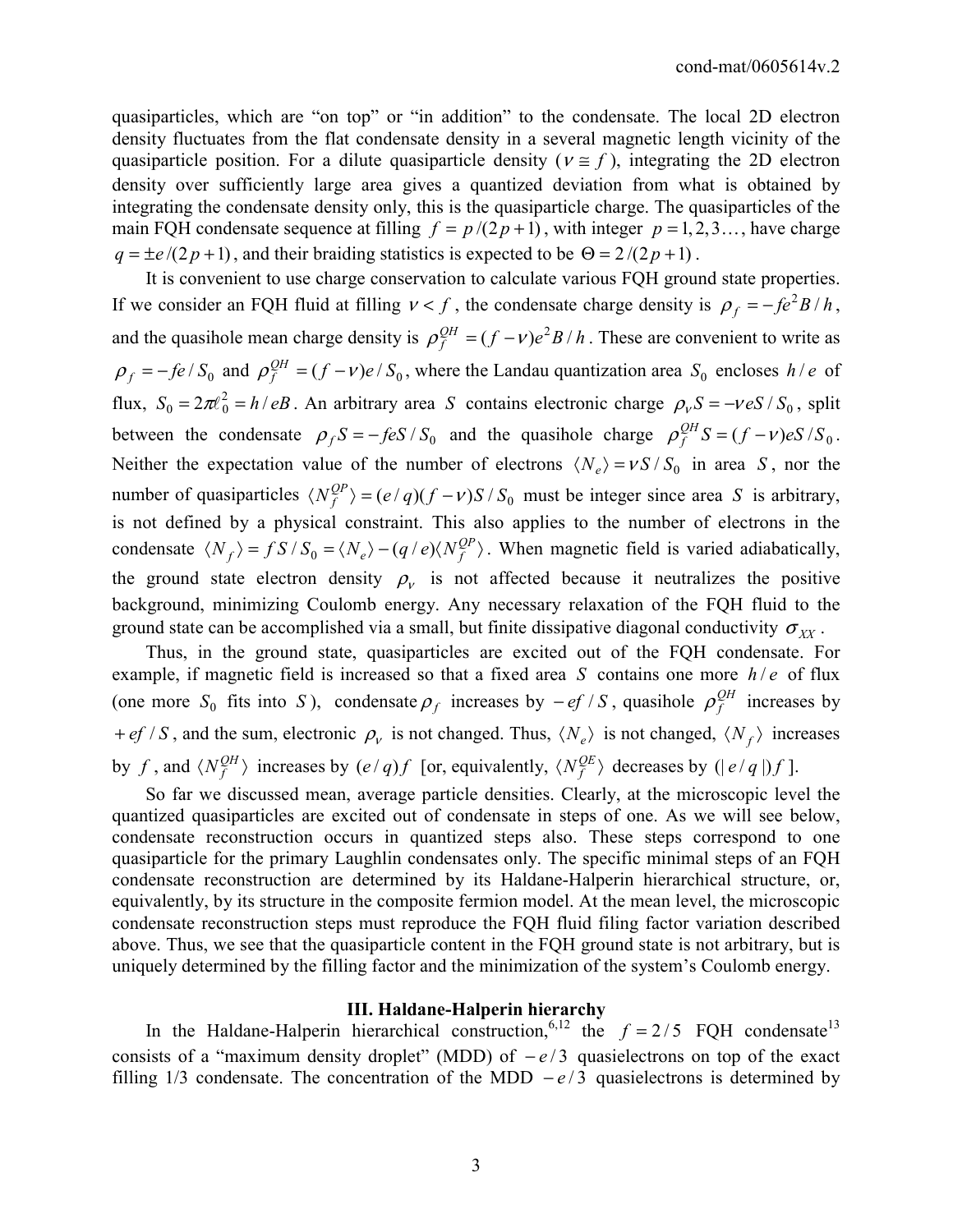their anyonic statistics, <sup>6,14</sup>  $n_{1/3}^{QE} = 1/5S_0$ , the Landau quantization area  $S_0 = 2\pi l_0^2 = h/eB$ . The resulting total *electron* charge density *en* corresponds to the  $f = 2/5$  exact filling condensate:

$$
\rho_{2/5} = \frac{2e}{5S_0} = \frac{e}{3S_0} + \frac{e/3}{5S_0}.
$$
\n(2)

Since the 2/5 condensate is incompressible, both its hierarchical constituents, the 1/3 condensate and the MDD of  $-e/3$  quasielectrons are incompressible. Thus, the 2/5 island embedded in 1/3 FQH fluid is understood as an MDD island of  $-e/3$  quasielectrons on top of the 1/3 condensate, the 1/3 condensate extending beyond the MDD island and completely surrounding it, see Fig. 1.



FIG. 1. Illustration of the 2/5 island surrounded by 1/3 fractional quantum Hall fluid in the Haldane-Halperin hierarchy theory. The total 2D electron system is broken into three components: the incompressible 1/3 exact filling FQH condensate, the incompressible maximum density droplet (MDD) of  $-e/3$  quasielectrons, and the excited  $e/5$  quasiparticles, accommodating the  $v < 2/5$  situation. The path of the  $-e/3$  quasielectron which carries the transport current in the 1/3 fluid encircles the 2/5 island.

The elementary charged excitations of the  $2/5$  condensate are the  $\pm e/5$  quasielectrons and quasiholes, excited out of the condensate when the FQH fluid filling  $v = nh / eB$  deviates from the exact filling, 2/5. The density of the  $\pm e/5$  quasiparticles  $n_{2/5}^{QP}$  can be obtained from conservation of the total electronic charge, Eq. (1),  $v = nS_0 = f \pm (e/5) n_{2/5}^{OP}(S_0 / e)$ . This gives  $n_{2/5}^{QP} = \pm 5(f - v)/S_0$ , where quasiholes are excited for  $v < f$  and quasielectrons for  $v > f$ . In the island geometry, deviation of v from f may also cause a change in the number  $N_{1/3}^{QE}$  of the MDD  $-e/3$  quasielectrons:  $N_{1/3}^{QE} = n_{1/3}^{QE} S = S/5S_0$  in the island of area *S*. Recalling that the system of the MDD quasielectrons is incompressible, the change in their number in a fixed area *S* can be accomplished only by variation of  $S_0$ , that is magnetic field.

Increasing *B* results in decrease of  $S_0 = h/eB$ , when the total flux through the island  $\Phi = BS$  is increased by  $S\delta B = 5h/e$ , the number of the MDD quasielectrons  $N_{1/3}^{QE} = eBS/5h$  in area *S* is incremented by one. Concurrently, the  $f = 2/5$  island condensate electron density increases by  $\delta \rho_{2/5} = -e f \delta B / h = -e f (S \delta B) / Sh = -2e / S$ , that is, the total island condensate charge deviates by − 2*e* from neutrality. The mismatched condensate charge is exactly compensated by excitation of ten  $e/5$  island quasiparticles, total charge  $+2e$ , restoring charge neutrality of the total 2D electron system and the fixed positive background. We therefore identify this *minimal* (one MDD quasielectron) microscopic Laughlin quasiparticle reconstruction of the island with the observed  $\Delta_{\Phi} = 5h/e$  flux periodicity. Within the period,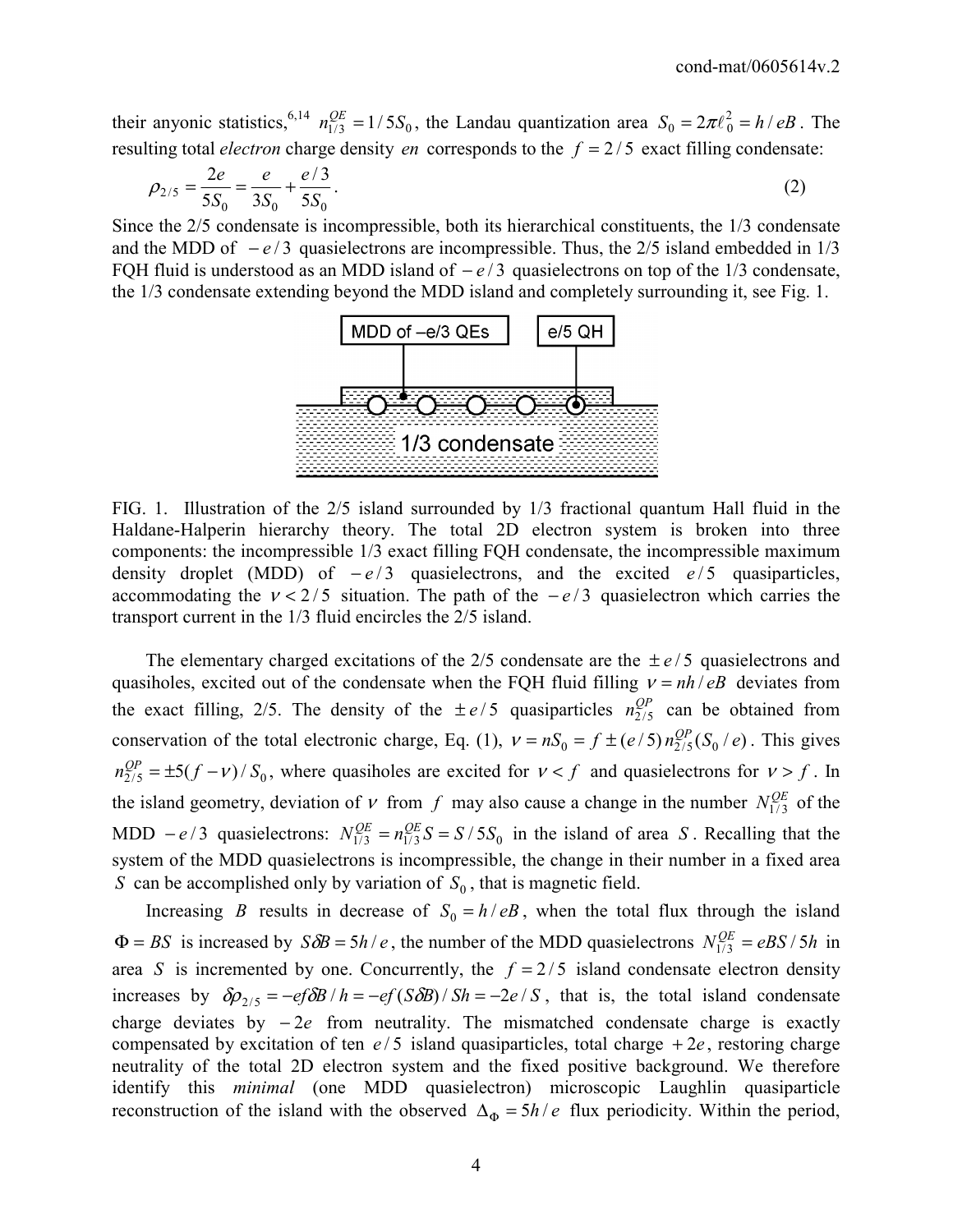increasing *B*, one  $-e/3$  quasielectron is added to the MDD because  $S_0$  decreases, the *f* = 1/3 condensate charge increases by  $-5e/3$  because  $\rho_{1/3} = -e/3S_0$  increases, and ten + *e* / 5 island quasiholes are excited.

Note that the  $\pm e/5$  quasiparticles are excitations of the 2/5 condensate at the *next* level of the hierarchy, compared to the MDD quasielectrons, which are part of the 2/5 daughter condensate. Thus, excitation of  $\pm e/5$  quasiparticles does not affect the  $-e/3$  MDD, which is an incompressible constituent of the exact filling 2/5 condensate. To see this clearly, consider an isolated disc of  $N_e$  2D electrons. At *B* corresponding to exact filling  $v = f = 1/3$ , the flux through the disc is  $\Phi = 3N_e h / e$ , the (flat) condensate charge density  $\rho_{1/3} = -e / 3S_0$  is equal to the electron charge density. Increasing *B* to  $B' = B(1 + 1/3N_e)$ , so that  $\Phi' = \Phi + h/e$ , creates one  $e/3$  quasihole. The Landau quantization area  $S_0$  decreases to  $S_0 = S_0 N_e / (N_e + 1/3)$ , so that the exact filling (flat) condensate density  $\rho_{1/3} = -e / 3S'_{0}$  increases exactly by  $-e / 3S$  for the whole disc; the electron density develops a notch at the quasihole position, the total electronic charge is still  $-eN_e$ . Thus, a quantized quasihole is excited out of the 1/3 condensate, the  $1/3$  condensate charge is quantized in units of  $e/3$ .

 Similarly, an isolated disc of the 2/5 condensate, with no quasiparticles present, by the hierarchy construction requires an integer number of MDD quasielectrons, and must contain an even number  $N_e = 2j$  of electrons and enclose 5 j of flux. This also satisfies the additional constraint that an isolated  $1/3$  FQH fluid, consisting of the  $1/3$  condensate and its  $e/3$ quasiparticles, contain an integer number of electrons. Naively, we can repeat the above argument for one quasiparticle excitation. Increasing magnetic field *B* to  $B' = B(1 + 1/5N_e)$  so that  $\Phi' = \Phi + h/2e$  results in excitation of one  $e/5$  quasihole. The Landau quantization area  $S_0$ decreases to  $S_0 = S_0 N_e / (N_e + 1/5)$ , so that the exact filling condensate density  $\rho_{2/5} = -2e/5S_0$  increases exactly by  $-e/5S$  for the whole disc, the total electronic charge is still *– eN*<sub>*e*</sub>. Thus, a quasihole is excited out of the 2/5 condensate, condensate density increases, disc area does not change. However, in the  $e/5$  quasihole excitation out of the  $2/5$  condensate, 1/6-th of its charge ( $e/30$ ) must come out of the  $-e/3$  MDD, and 5/6-th ( $e/6$ ) out of the 1/3 condensate to maintain exactness of 2/5 condensate filling. Then, the 1/3 condensate and the − *e* / 3 MDD (the hierarchical constituents of the 2/5 condensate) would contain non-integer multiples of  $e/3$ , and the disc area would contain non-integer number of MDD quasielectrons,  $N_{1/3}^{QE} = j + 1/10$ . Excitation of two *e/5* quasiholes maintains the 1/3 condensate as containing an integer multiple of  $e/3$ , but the MDD component still has non-integer  $N_{1/3}^{QE} = j + 1/5$ . This consideration can be extended till ten  $e/5$  quasiholes are excited, when both the MDD and the  $1/3$  condensate components contain integer multiples of  $e/3$ . Thus the *minimal* isolated  $2/5$ island reconstruction consistent with the Haldane-Halperin hierarchy involves excitation of ten *e* / 5 quasiholes and concurrent increment by one in the number of MDD quasielectrons. This is equivalent to the requirement that the 2/5 condensate contain an even number of electrons, even when  $e/5$  quasiparticles are present. In other words, the electronic charge liberated by excitation of  $e/5$  quasiholes can be accommodated by the  $2/5$  condensate only in increments of  $2e$ .

Note that the requirement that the 2/5 island contains an integer number of  $-e/3$  MDD quasielectrons is more restrictive. The requirement that the total 1/3 system contain an integer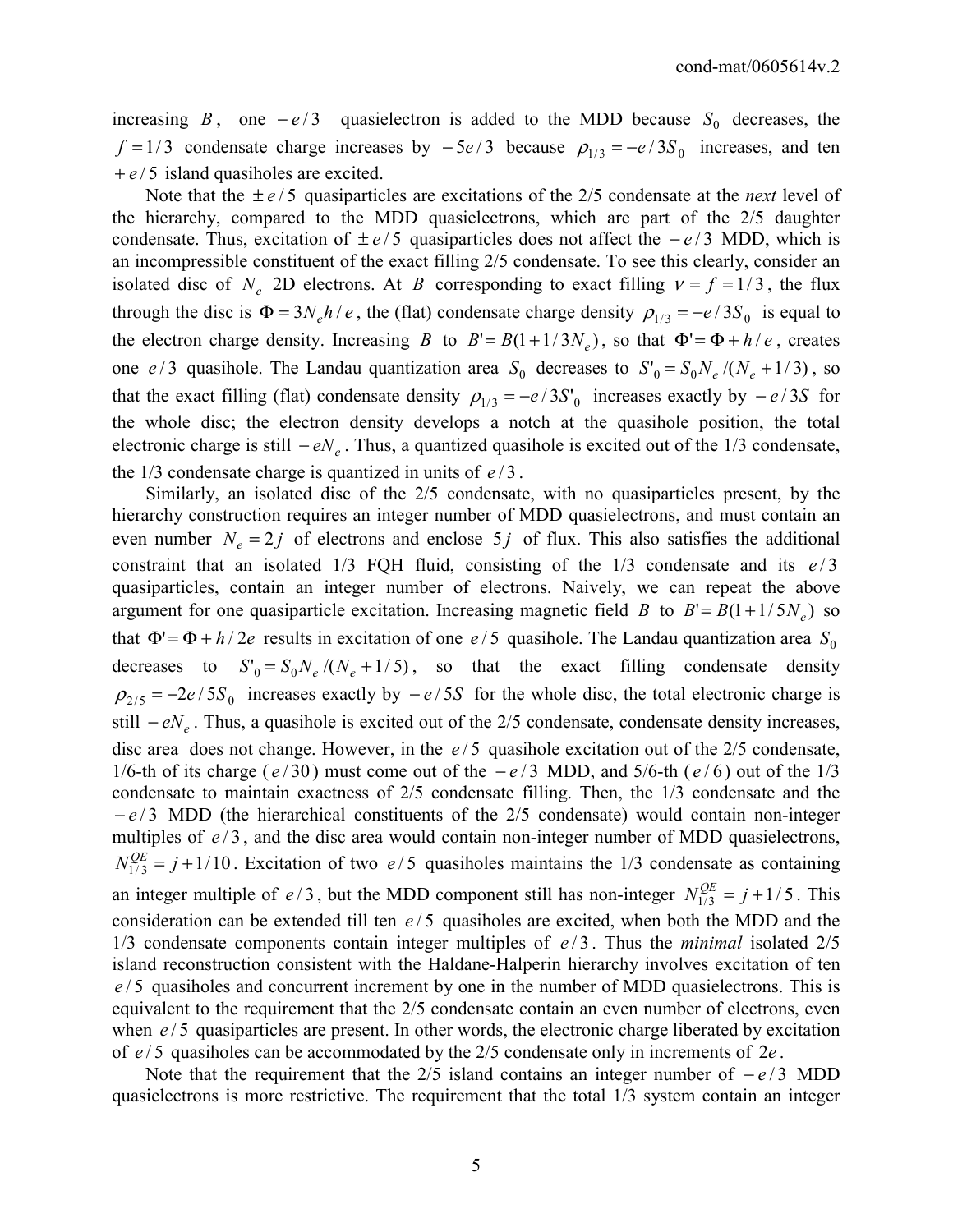number of electrons should be relaxed in the 2/5 island surrounded by the 1/3 fluid geometry because the 1/3 ultimately extends to the electron reservoirs, the Ohmic contacts. On the other hand, the integer number of MDD quasielectrons requirement is still not relaxed, and leads to the  $\Delta_{\Phi} = 5h/e$  island reconstruction superperiod. Note that transfer of charge between the surrounding  $1/3$  fluid and the  $2/5$  island in units of  $e/3$ , which corresponds to one MDD quasielectron, does not restore the 2/5 island to the correct MDD and the 1/3 condensate composition. Several alternative sub-periodic 2/5 island reconstructions are possible. Some examples are considered below and in Sect. VI. However, such processes lead to net 2/5 island monopole or dipole charging and, if repeated many times, eventually to huge Coulomb energies, and thus are not viable candidates for a periodic behavior, as discussed in Ref. 8.

 The precise sequence of sub-periodic island reconstruction steps minimizing the total energy of the system most likely depends on the details of the confining potential. A period must contain both charging and discharging sub-steps, if any. However, the following sequence of ten singlequasiparticle excitation steps should provide un upper bound on the charging energy involved. Starting at the neutral (equilibrium) 2/5 island area *S* and field *B* , the first sub-periodic step occurs at *B*' such that area *S* contains  $h/2e$  more flux. Since the 2/5 island must contain flux being an integer multiple of  $5h/e$  (an integer number of MDD quasielectrons), the island area shrinks by  $\frac{1}{2}S_0$ . To the first order in  $eS_0/S$ , this maintains the island neutral, including the fixed positive background, but creates a net charge  $e/30$  annulus of uncompensated fixed positive background at the island boundary. After fifth of such steps the island still has no net charge and an  $e/6$  net annulus charge distribution. Soon thereafter it becomes energetically favorable for the island to reconstruct, that is, to acquire an  $-e/3$  quasielectron from the 1/3 condensate. This expands its area to include one more MDD quasielectron, that is,  $5h/e$  more of flux, and the 2/5 island acquires approximately  $-e/3$  net charge, which was liberated by the e/5 quasihole creation, but could not be incorporated into the MDD. This reconstruction reverses the polarity of the net charged annulus, but maintains local charge neutrality elsewhere. The subsequent  $e/5$  quasihole excitation steps discharge the annulus. The period is completed when the island returns to area *S* and the net-neutral condition. The maximum macroscopic charging energy during such process is estimated to be under 0.1 K, much less than the FQH gap.

#### **IV. Berry phase**

 In the extreme quantum limit of zero temperature and excitation, the interferometer physics can be mapped adiabatically on the resonant tunneling problem, and the fundamental Berry phase periodicities of the two dynamical processes ought to be the same. In the symmetric gauge, a rotationally-invariant system ground state wave functions Ψ*m* are eigenstates of the total angular momentum, and are labeled by a quantum number *m* . In analogy to the quantum antidot Berry phase  $\gamma$  quantization,<sup>15,7,16</sup> we write

$$
\gamma_m = \frac{q}{\hbar} \Phi + 2\pi (\Theta_{1/3} N_{1/3} + \Theta_{2/5}^{-1/3} N_{2/5}) = 2\pi m, \qquad (3)
$$

where quantum number *m* is an integer,  $q = -e/3$  is the charge of the particle encircling the 2/5 island,  $\Phi$  is the enclosed flux,  $\Theta_{1/3} = \Theta_{-1/3}$  is the statistics of e/3 quasiparticles,  $N_{1/3}$  is the number of the MDD  $-e/3$  quasielectrons being encircled, and  $\Theta_{2/5}^{-1/3}$  and  $N_{2/5}$  refer to the  $e/5$ island quasiparticles.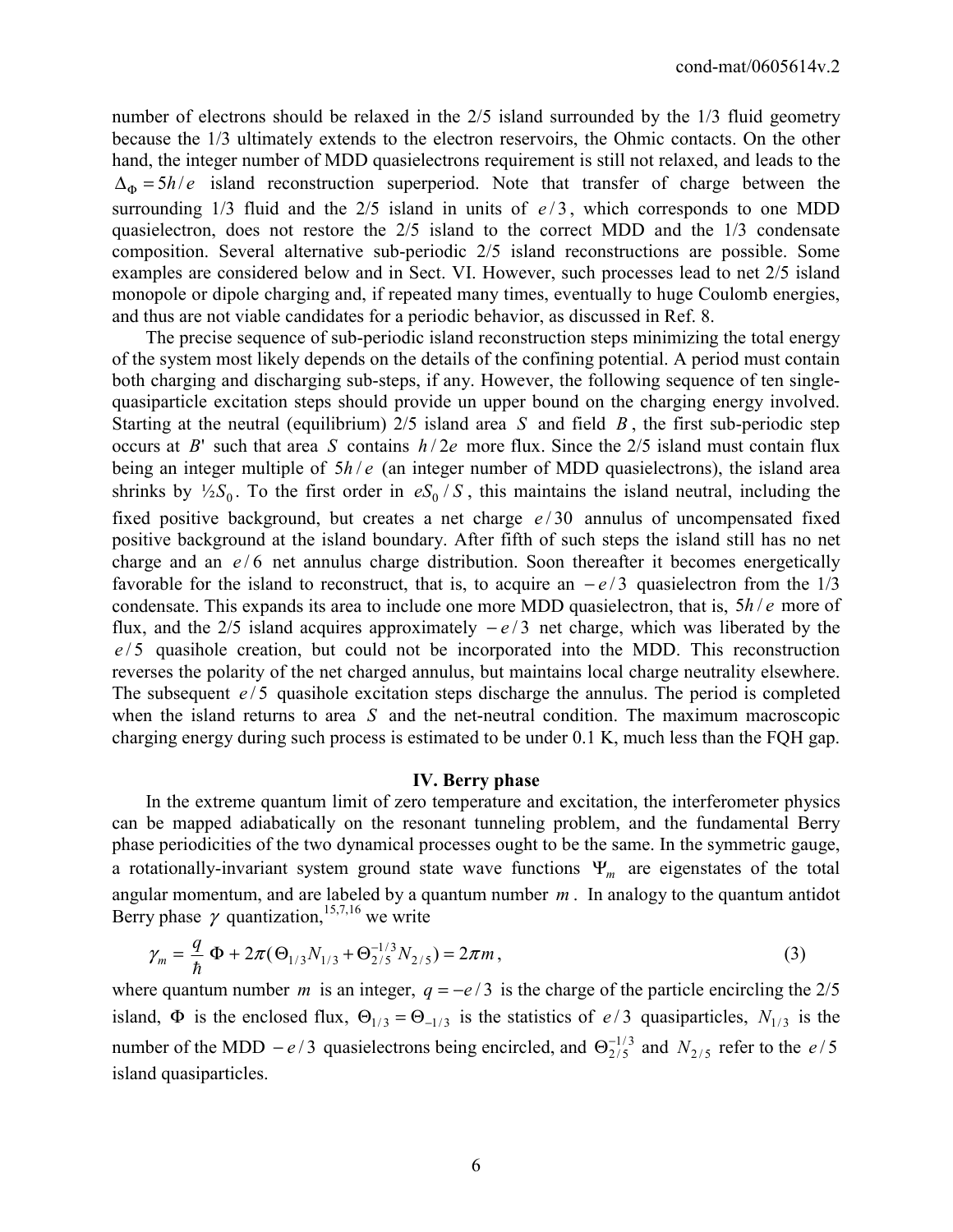When the chemical potential moves between two successive states of the encircling quasiparticle,  $\Psi_m \to \Psi_{m+1}$ , the change in the phase of the system wave function is  $2\pi$ :

$$
\Delta_{\gamma} = \gamma_{m+1} - \gamma_m = \frac{q}{\hbar} \Delta_{\Phi} + 2\pi (\Theta_{1/3} \Delta_{N_{1/3}} + \Theta_{2/5}^{-1/3} \Delta_{N_{2/5}}) = 2\pi \,. \tag{4}
$$

Here  $\Delta_{\Phi}$  is the flux period and  $\Delta_N$  refer to the corresponding change in the number of the island quasiparticles. Clearly, the  $m \rightarrow m + 1$  transition entails  $\Delta_{N_{1/3}} = 1$  for the MDD quasielectrons (this term is missing in the equations of Refs. 8 and 9). The corresponding increase of the flux through the island is  $\Delta_{\Phi} = 5BS_0 = 5h/e$ , see Sect. III. As discussed above,  $\Delta_{N_{2/5}} = 10$  of  $e/5$ quasiholes are excited in the 2/5 island. Accordingly, Eq. (4) becomes

$$
\frac{\Delta_{\gamma}}{2\pi} = -\frac{5}{3} + \Theta_{1/3} + 10 \Theta_{2/5}^{-1/3} = 1.
$$
\n(5)

Thus, two concurrent physical processes comprise the Berry phase period: increase by one of the state number of the encircling  $-e/3$  quasielectron because the 2/5 island contains one more MDD quasielectron, and the excitation of ten  $e/5$  quasiholes in the island. It is natural to interpret Eq. (5) as two simultaneous equations, each with an integer Berry phase period:

$$
1/3 + \Theta_{1/3} = 1
$$
, and (6a)

$$
10\Theta_{2/5}^{-1/3} = 2\,. \tag{6b}
$$

Eq. (6a) is identical to that in quantum antidots on the  $f = 1/3$  plateau.<sup>5,15</sup> Eq. (6b) can be understood as sum of two  $5\Theta_{2/5}^{-1/3} = 1$  equations, each for the expected two kinds of the e/5 quasiparticle excitation of the  $f = 2/5$  condensate. These are solved by

$$
\Theta_{1/3} = 2/3, \text{ and } \tag{7a}
$$

$$
\Theta_{2/5}^{-1/3} = 1/5 \tag{7b}
$$

The value  $\Theta_{1/3} = 2/3$  is in agreement with the expectation,<sup>6,7,17</sup> and with the quantum antidot experiments.<sup>5,15,18</sup> The value  $\Theta_{2/5}^{-1/3} = 1/5$  appears to be consistent with what would be obtained in a Berry phase calculation similar to that of Ref. 7, by virtue of the Cauchy's theorem, treating the 2/5 island as the MDD of the  $-e/3$  quasielectrons, and including the charge deficiency in the  $2/5$  condensate created by excitation of an  $e/5$  quasihole vortex, and maintaining the path of the adiabatically encircling  $-e/3$  quasielectron fixed. Also, note that a 2.5*h* / *e* period (excitation of five island quasiparticles) were possible if  $\Theta_{1/3}$  were an integer; thus the observed superperiod entails both  $\Theta_{2/5}^{-1/3}$  and  $\Theta_{1/3}$  must be anyonic. The relative (mutual) statistics of quasiparticles of the two FQH condensates at different filling are meaningful because both quasiparticle kinds are different collective excitations of a single highly correlated electron system comprising the FQH fluid with different fillings. The topological order of FQH condensates is thus manifested by the anyonic statistics of their quasiparticles.

Thus, the common flux period of  $\Delta_{\Phi} = 5h/e$  results from a fundamental coincidence of the parent-daughter relation between the two FQH condensates, and only one area appearing in the path integral. The edge channel structure model consistent with the above microscopic model is envisioned as an incompressible  $1/3$  edge ring enclosing the  $2/5$  island.<sup>11</sup> The  $2/5$  island is compressible in the sense that it may contain  $e/5$  quasiparticles in the ground state. The transport current is carried into the interferometer region by the outer edges of the  $1/3$  fluid,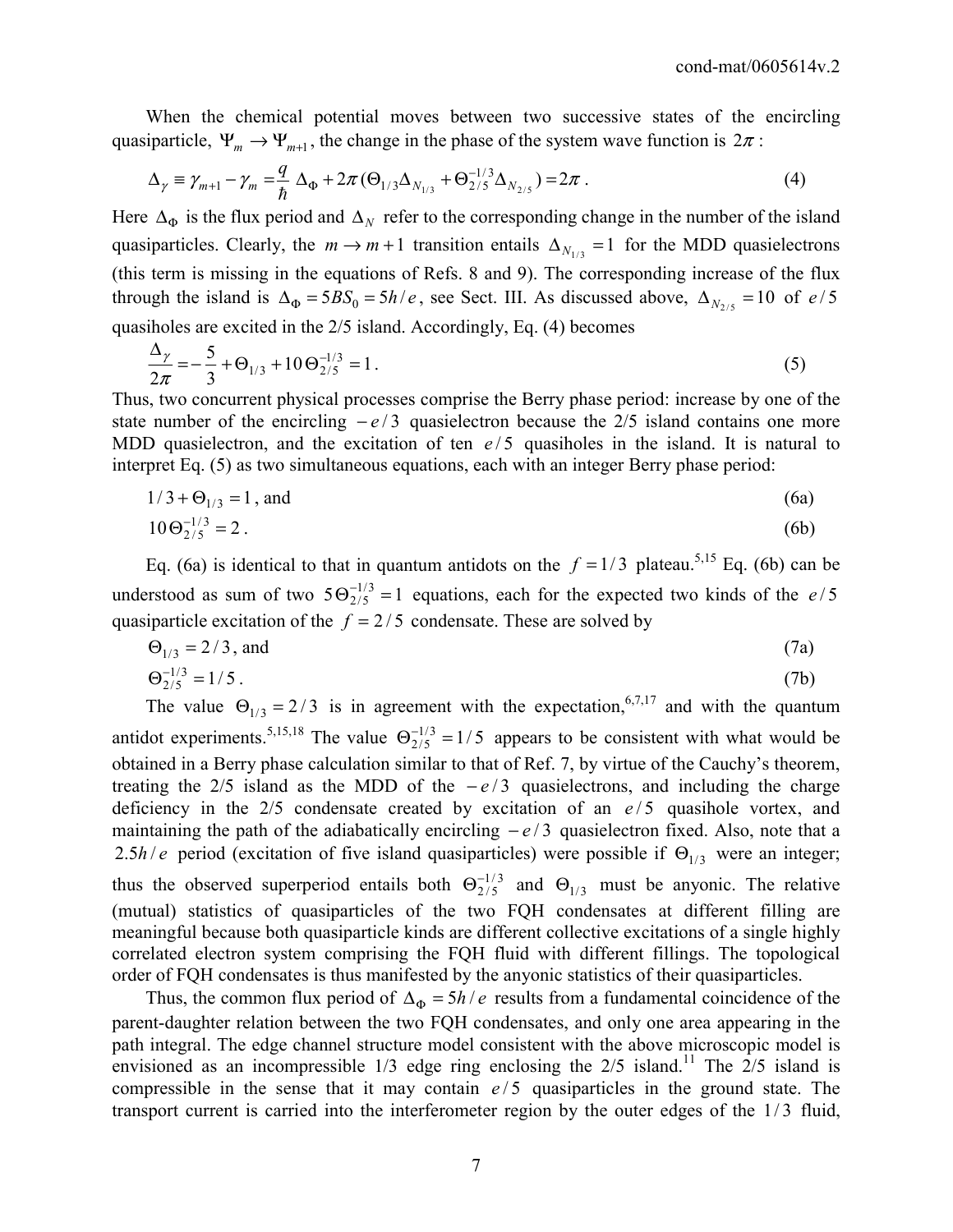extending beyond the two constrictions. The quantum Hall filling of the current-carrying channels is determined by the constriction saddle-point electron density, similar to the  $f = 1$ edge ring in the integer regime. In the integer regime, the island interior contains a compressible disc with  $v > 1$ , thus accommodating the ~20% higher electron density near the island center. However, in the fractional regime, a 2/5 island forms in the higher electron density region. The confining potential limits the radial width of the 1/3 ring to about  $t \approx 115$  nm,<sup>8,9,11</sup> about  $15\ell_0$ . The tunnel coupling over this distance is quite considerable,  $\sim \exp[-(t/2\sqrt{3\pi}\ell_0)^2] \sim 2 \times 10^{-3}$ , so that the encircling  $-e/3$  quasielectrons quantum-coherently extend to the  $2/5$  island, which they cannot penetrate. The resulting chiral Aharonov-Bohm path effectively skirts the higher filling island. Thus the only area is defined by the encircling quasielectrons' Aharonov-Bohm path skirting the 2/5 island circumference, and the  $\Delta_{\Phi} = 5h/e$  periodicity is robust under moderate island perturbations, such as application of a front gate voltage.<sup>11</sup> This model is different from a fortuitous coincidence of two areas and only one type of Laughlin quasiparticle in the model of Ref. 19.

# **V. Composite fermion model**

In the composite fermion (CF) model,<sup>20</sup> the FQH condensates at filling  $f = p/(2/p + 1)$  are modeled as integer QH states of the 2 *j*-vortex CFs at filling *p*. Here, *p*, *j* = 1, 2, 3,.... The vortex attachment, formally implemented as a Chern-Simons<sup>21</sup> singular gauge transformation, can transmute 2D electrons into composite anyons,<sup>2,22</sup> composite bosons,<sup>23-26</sup> and composite fermions.27,28 To obtain CFs, we bind − 2 *jh* / *e* of Chern-Simons flux to each 2D electron, the minus sign here means that the fictitious flux opposes the physical applied *B* . Note that the "flux quantization" in units of  $h/e$  is not physical, but is imposed here by the desire to obtain composite particles with integer, not anyonic exchange statistics.<sup>2</sup> In the mean-field approximation, neglecting quantum field fluctuations, for a spatially uniform 2D electron number density *n*, the vortex attachment "absorbs"  $2 \pi h/e$  out of the physical *B*, so that CFs experience effective mean field  $B^{CF} = B - 2jnh/e$ . Defining effective CF "Landau level" filling  $V^{CF} = nh / eB^{CF}$ , the integer quantum Hall effect of CFs occurs when  $V^{CF} = p$ , an integer (by construction, CF density is equal to the electron density *n* ).

Thus the FQH condensates at  $f = p/(2/p+1)$  can be represented by a collection of CF building blocks, each consisting of  $p$  of  $2j$ -vortex CFs and an additional vortex, Fig. 2. The CF condensate block has 2D charge density of  $\rho_f = ep/(2jp+1)S_0 = en$  and occupies area of  $(2 j p + 1) S<sub>0</sub>$ . It is tempting to think of the quasiparticle-quasihole elementary excitations as a condensate block with an added (quasielectron) or subtracted (quasihole)  $2j$ -vortex CF, replacing (annihilating) the parent FQH condensate block. Resulting block charge density and effective area are thus  $\rho_f^{QH} = e(p+1)/(2j p + 2j + 1)S_0$  and  $S_f^{QH} = (2j p + 2j + 1)S_0$  for quasielectron blocks, and  $\rho_f^{QE} = e(p-1)/(2jp-2j+1)S_0$  and  $S_f^{QE} = (2jp-2j+1)S_0$  for quasihole blocks. The quantized fractional quasiparticle charge is the *deficiency* of the condensate charge:  $q = (\rho_f - \rho_f^{QP})S_f^{QP} = \pm e/(2jp+1)$ .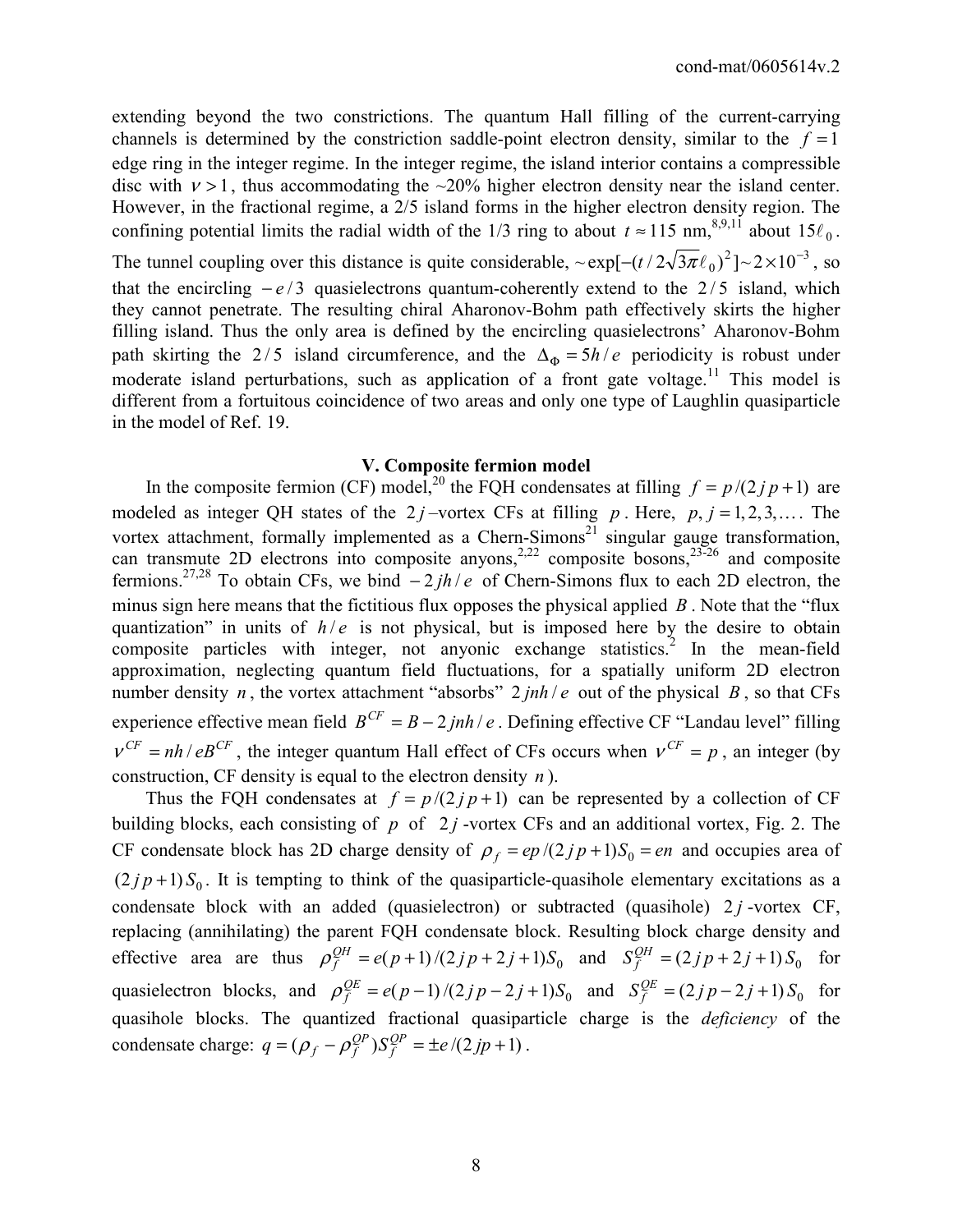

FIG. 2. Composite fermion construction of FQH condensates and quasiparticles in uniform magnetic field. (a) Illustration of a 2/5 island surrounded by the 1/3 condensate. The size of the rectangles reflects both: electronic charge density (vertical), and the mean 2D area occupied by the CF unit (horizontal). (b) Laughlin quasiparticles exist only in parent FQH condensates, illustrated by the "enclosed by" condensate unit. (c) Illustration of excitation of two  $e/5$ quasiholes upon addition of flux  $h/e$  to a 2/5 condensate island. However: a quasiparticle does not have a well-defined 2D area, but is a collective excitation of many condensate blocks. The fractional charge of the quantized quasiparticle excitation is the total integrated charge deficiency or excess thus created in the parent condensate. Thus, these illustrations do not capture the FQH physics completely.

 Yet, the quasiparticles are collective excitations of the parent FQH condensate, and should not be thought of as literally a small CF-containing building block with a well-defined area and charge density. Another way of saying this is that a particular microscopic non-interacting electron Landau level distribution is washed out upon Jastrow factor multiplication and does not represent actual CF configuration. It is well known that the actual quasiparticle charge density oscillates over a large area  $\gg (2/p+1) S_0$ , while the characteristic magnitude of the charge deficiency or excess is less than  $\rho_f - \rho_f^{QP}$ . Moreover, the fundamental incompressibility of the FQH condensates implies constant condensate charge density, with the quantized quasiparticle excitations added on top (in addition) of the condensate, and definitely not replacing it. Thus, considering only CF content of the resulting 2D electron fluid configuration as in Fig. 2, without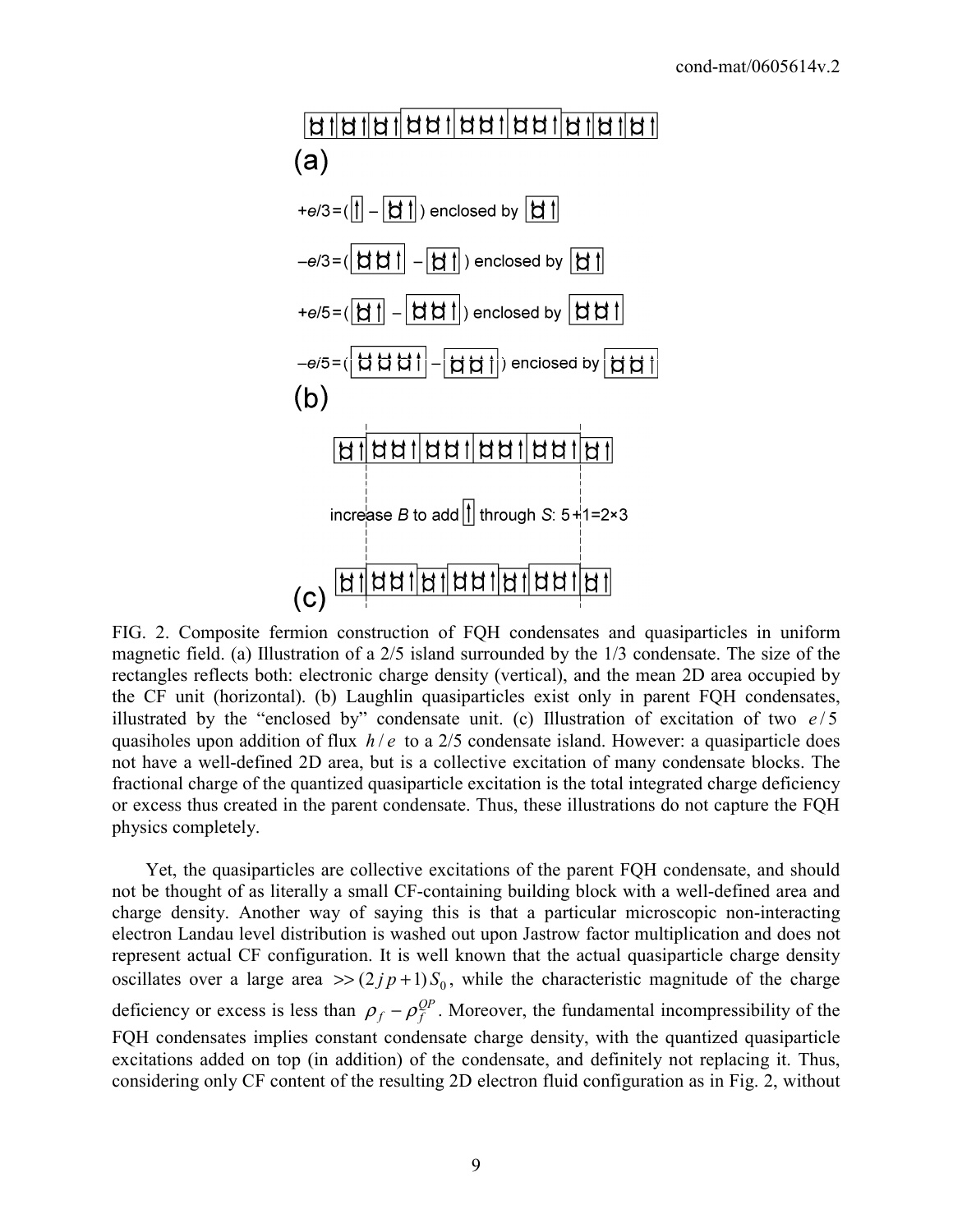the additional constraint imposed by the (condensate plus quasiparticles) structure of total fluid, neglects the topological order and incompressibility of the FQH condensates.

Focusing on the  $j = 1$  two-vortex CFs, the CF model building-block equivalents of the Laughlin quasiparticles are shown in Fig. 2(b). It is easy to see that there is a one-to-one correspondence between the CF model and the Laughlin-Haldane-Halperin construction at this level, provided the CF building blocks are interpreted as the minimal units. In particular, the hierarchy requirement that an isolated FQH exact-filling (no quasiparticles present) condensate at  $f = p/(2p+1)$  contain an integer multiple of p of 2D electrons and enclose the same integer multiple of  $(2p+1)$  of flux is equivalent to the condensate containing an integer multiple of CF blocks, each block being comprised of *p* electrons and  $(2p+1)$  of flux. Increasing *B* so that  $h/e$  of flux is added to such isolated FQH condensate excites p quasiholes, one in each of CF "Landau levels":  $(p-1)$  of  $f = p/(2p+1)$  condensate blocks and the one added vortex are reassembled into *p* of  $(p-1)/(2p-1)$  quasihole blocks. Reducing *B* so that  $h/e$  of flux is subtracted from such isolated FQH condensate excites  $p$  quasielectrons, one in each of CF "Landau levels":  $(p+1)$  of  $f = p/(2p+1)$  condensate blocks and the one subtracted vortex are re-assembled into *p* of  $(p+1)/(2p+3)$  quasielectron blocks. We stress again that such literal interpretation of the Laughlin quasiparticles as small CF blocks destroys the topological order of the parent FQH condensate and thus leads to incorrect predictions.

 The primary insights here are: (a) The CF quasiparticle excitations of a FQH condensate are *not* simple additions or subtractions of a CF locally, but instead involve a collective excitation of the condensate with the total CF configuration differing by one CF or one vortex. A 2D electron system is comprised of an incompressible CF condensate and any CF quasiparticles. This parallels the excitation of a Laughlin quasiparticle, where condensate still exists after excitation, so that the topological order of the condensate is preserved even when quasiparticles are present in the ground state. Because of the one-to-one correspondence between the CF model and the Haldane-Halperin construction, all microscopic processes and the resulting conclusions are identical. (b) When considering CF excitations, it is essential to include the parent condensate wherever different filling FQH condensates coexist in a fixed uniform *B* . In such a system, the corresponding CF condensates have two unequal  $B^{CF} = B - 2jnh/e$ , so that the attached flux and the Landau quantization area  $S_0 = 2\pi l_0^2$  accounting becomes awkward. (c) It is not correct to assign a specific area to an excited CF quasiparticle. For example, excitation of quasiparticles out of condensate can be accomplished by variation of  $B$ ; any given area contains correspondingly varying flux, and excitation of quasiparticles is modeled by transfer of CFs between the condensate and the quasiparticles *within* that area. Excitation of a CF quasiparticle out of condensate does not involve any CF flux or charge transfer *outside* of the vicinity where the quasiparticle is created, it merely changes the microscopic CF configuration near the location of that quasiparticle. The intrinsic topological order of FQH condensates can thus be encoded in their composite fermion model structure.

 As a CF model of the Laughlin quasiparticle interferometer, consider a 2/5 condensate island of  $N^{CF}$  2-vortex CFs occupying area *S* embedded in the 1/3 CF condensate occupying the rest of the 2D plane. The static filling factor variation is achieved by stepping the electron density (thus defining the island boundary) in a uniform magnetic field *B* . An appropriate positive charged background maintains the charge neutrality of the total system. Increasing magnetic field to  $B'$ , and therefore the flux through *S*, excites  $e/5$  quasiholes from the 2/5 CF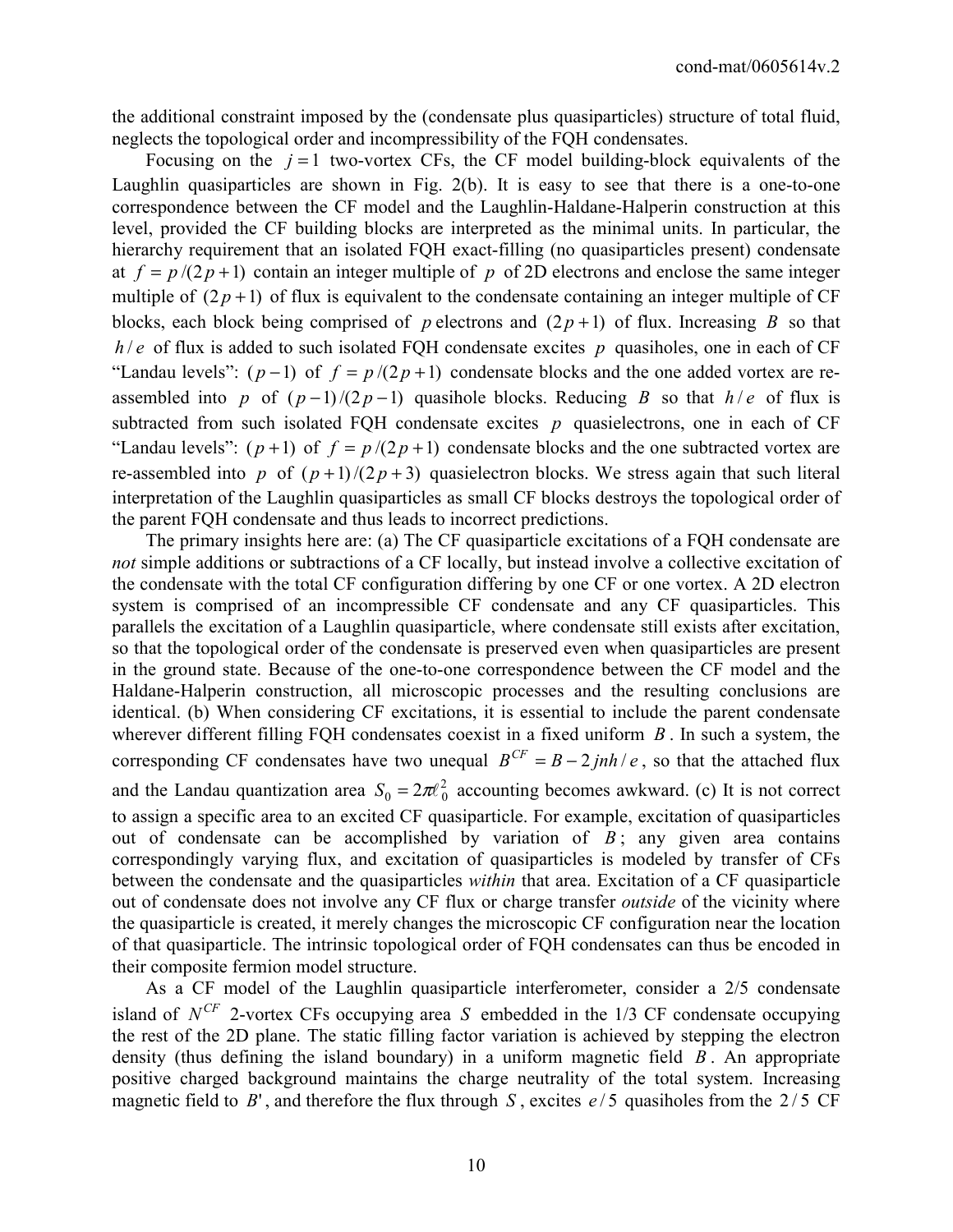condensate, whose electron density  $\rho_{2/5} = -2e/5S_0$  increases in proportion, so that the total island charge (and  $N^{CF}$ ) does not change, as discussed in Sect. II above. By the literal interpretation of the CF construction, the topological order of the 2/5 FQH condensate implies that the 2/5 island must contain an integer multiple of the 2/5 CF blocks, even in the presence of  $e/5$  quasiparticles. This is equivalent to the island containing an integer number of MDD quasielectrons in the Haldane-Halperin hierarchy, Sect. III. Thus, the minimal periodic island reconstruction comprises addition of one more 2/5 CF block, whose two CFs and one vertex come from the ten excited  $e/5$  quasiholes.

In parallel to the island reconstruction model In Sect. III, excitation of one  $+e/5$  quasihole adds charge  $-e/5$  and flux  $h/2e$  to the 2/5 condensate, which can not be incorporated into the existing condensate CF blocks, so that the 2/5 condensate shrinks by  $\frac{1}{2}S_0$ . A polarizationcharged annulus of  $+e/30$  develops, which costs (small) Coulomb energy. After several of such steps, it becomes energetically favorable to incorporate one more 2/5 CF condensate unit into the island rather than to continue increasing the charging energy, with the charged annulus reversing its charge polarity. The period is completed when ten  $+e/5$  quasiholes add charge  $-2e$  and flux  $5h/e$  to the 2/5 condensate, which are used to build the new 2/5 CF block so that the 2/5 condensate reverts to its original equilibrium area and no net-charged annulus exists.

As shown in Fig. 2(b), an  $-e/3$  quasielectron block of the 1/3 FQH fluid has the same CF content as a block of the  $f = 2/5$  condensate. Thus, quantization of the  $-e/3$  quasielectron path encircling an incompressible 2/5 condensate in the CF language can be stated as the requirement for the encircling paths to contain an integer multiple of the 2/5 CF condensate blocks. The superperiod still comes from addition of one more island-encircling  $-e/3$ quasielectron state. In contrast to the Haldane-Halperin hierarchy construction, in the CF model it is not evident that the additional  $-e/3$  quasielectron state,  $m \rightarrow m+1$ , is implied by the additional 2/5 CF condensate block without postulating the minimal 2/5 condensate CF building block, as shown in Fig. 2(a).

#### **VI. Unphysical examples**

 Without the constraint of the fundamental FQH physics, one can imagine numerous quasiparticle, CF, or "flux quanta" transfer processes. As an example, consider addition of flux  $h/2e$  to the island. Using the Laughlin's gedanken experiment as analogy, this shrinks the island condensate by  $\frac{1}{2}S_0$ . Assuming the island condensate can have arbitrary area, exciting one *e* / 5 quasihole out of the condensate restores the island to the original area, the island remains neutral. Note that no  $e/3$  quasiparticles are involved. Thus, neglecting the symmetry properties of the FQH condensates, the predicted island reconstruction periodicity is one island quasiparticle, same as in quantum antidots.<sup>5,15,18</sup> The island FQH condensate, however, can not have an arbitrary area, as shown in Sect. III.

Increasing magnetic field to  $B' = B + h/eS$ , the number of new  $S'_0$  fitting into the unchanged island *S* ("number of flux quanta") increases by one. Using the CF quasiparticle building blocks in Fig. 2(b), this breaks up one five- $S'_0$  condensate blocks into two three- $S'_0$ ,  $e/5$  quasihole blocks. Thus, the island area *S* is unchanged,  $5+1=2\times3$ . This may seem to imply an  $h/e$  island reconstruction period. However, as discussed above, such small CF building blocks shown in Fig. 2 do not capture the essential FQH physics. The quasiparticles are collective excitations and can not be represented by a single-CF or vortex transfer process. In order to capture the essential FQH physics, quasiparticle-containing FQH fluid must still be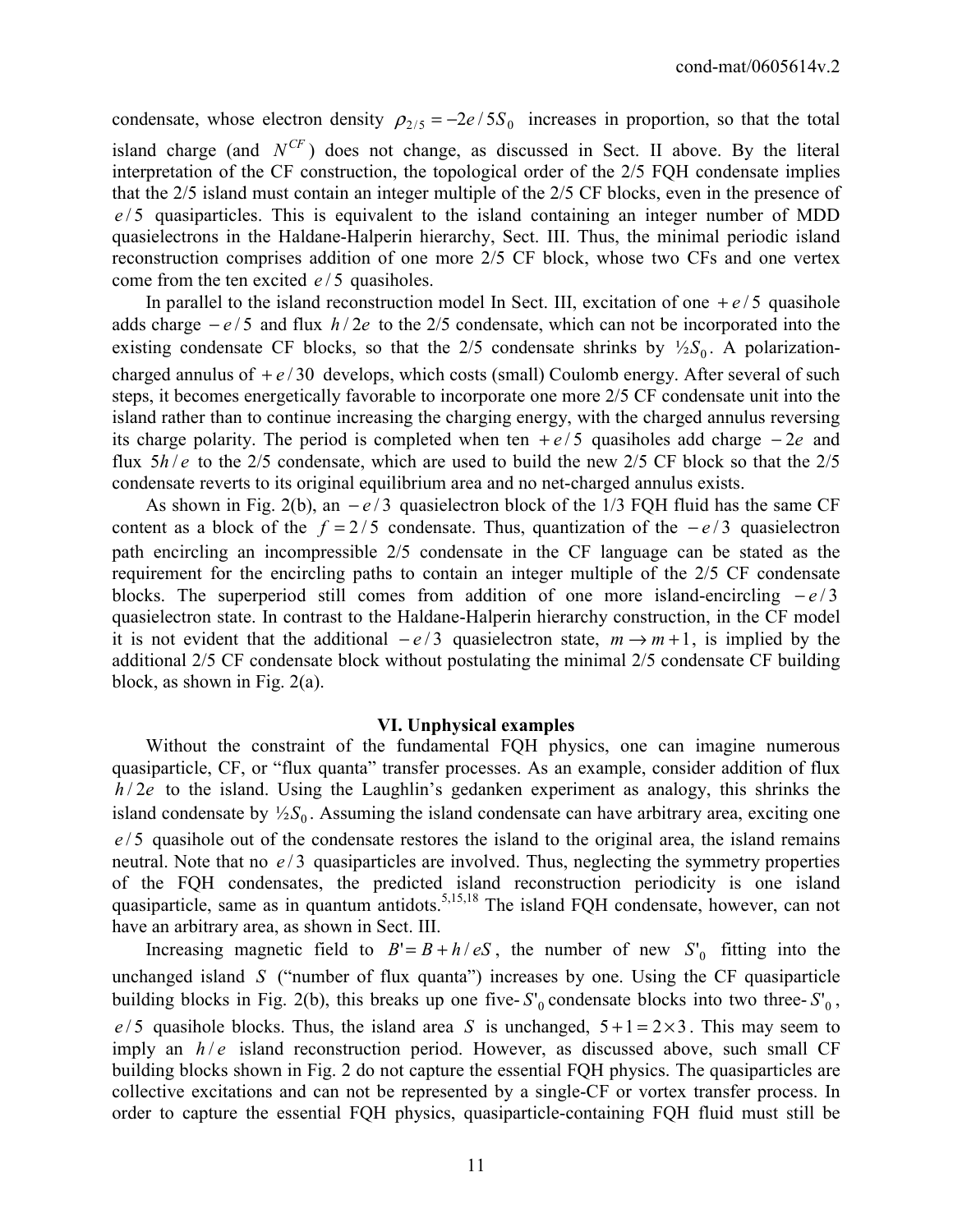considered as comprised of an incompressible CF condensate plus its charged collective excitations, the quasiparticles. In an island geometry, the total island FQH fluid contains an integer multiple of CF condensate blocks. The individual CFs for quasielectrons (or their absence for quasiholes) are thus "shared" between all the condensate blocks of the fluid, contributing equally to their charge and flux (area).

 Also, consider transfer of one CF from the interior of the 2/5 island to the outside boundary (Ohmic contacts), that is, excitation of one  $e/5$  island quasihole as in Fig. 2(b); the resulting one-CF block is incorporated into the 1/3 condensate. If magnetic field were kept fixed, the island filling is still exactly 2/5, the island charges by  $-e$  and shrinks by  $5S_0$  to  $S' = S - 5S_0$ , where  $S_0 = h / eB$ , so that the island electronic charge density is now greater than the neutralizing background's. Also, the 2/5 island is now surrounded by an annulus of net positive charge comprised of 1/3 condensate in the higher-density positive neutralizing background. Therefore, such a process cannot lead to a periodic behavior because it leads to systematic charging of the island and thus huge Coulomb energy after  $\sim$ 10 such events.<sup>8,9</sup>

 As another CF-counting example, consider subtraction of a CF from the 2/5 condensate (creation of an  $e/5$  quasihole as in Fig. 2(b), block area  $3S_0$ ), and its addition to the  $1/3$ condensate (creation of an  $-e/3$  quasielectron, block area  $5S_0$ ). Creation of five  $e/5$ quasiholes in the  $2/5$  condensate, total charge deficiency  $e$ , shrinks the embedding  $2/5$ condensate area by  $10S_0$ . This process can not be represented as an equivalent excitation of three − *e* / 3 quasielectrons from the 1/3 condensate, total excess charge *e* , which expands the embedding 1/3 condensate area by  $6S_0$ . A charge transfer process, annihilation of the five  $e/5$ quasiholes with the three  $-e/3$  quasielectrons, shrinks the 2/5 island (and extends the 1/3 condensate) by  $4S_0$ . Such a process is a gedanken shrinkage of the island area while maintaining fillings fixed everywhere, thus it corresponds to neither changing uniform magnetic field nor to any physical gate action. In addition, a net charged disc-annulus dipole is created leading to macroscopic Coulomb energy, as above. From these examples we see that, in general, either the charge is not conserved, or the areas (in units of  $S_0$ , that is flux) do not match. In any case, such CF-counting exercises fail to incorporate essential quantum Hall physics.

#### **VII. Conclusions**

 To conclude, two points are in order. (A) We note that a consistent theory of the fractionally charged elementary excitations of a FQH fluid (Laughlin quasiparticles) must incorporate their anyonic statistics. This is evident even in the quantum antidot geometry, where a straightforward description of the  $m \rightarrow m+1$  sequential transitions is possible only explicitly including the anyonic statistical contribution,<sup>15</sup> whereas an integer quasiparticle statistics requires a *different* singular gauge for each *m*. Periods  $\Delta_{\Phi} = h/e$  and  $\Delta_{\phi} = e/3$ , the same as in quantum antidots, are also observed in a Laughlin quasiparticle interferometer containing  $1/3$  fluid only.<sup>29</sup> Likewise, it is not possible to "gauge away" the anyonic term in Eq. (4), describing the superperiodic oscillations observed in the quasiparticle interferometer,<sup>8,9</sup> because the interior of the interference path contains 2D electrons everywhere.

 (B) While it is possible to construct a phenomenological composite fermion model of FQH condensates without explicit reference to statistics of elementary excitations, proper composite fermion representation of Laughlin quasiparticles is fully equivalent to the Haldane-Halperin hierarchical construction. Accordingly, composite fermion illustration of Laughlin quasiparticles